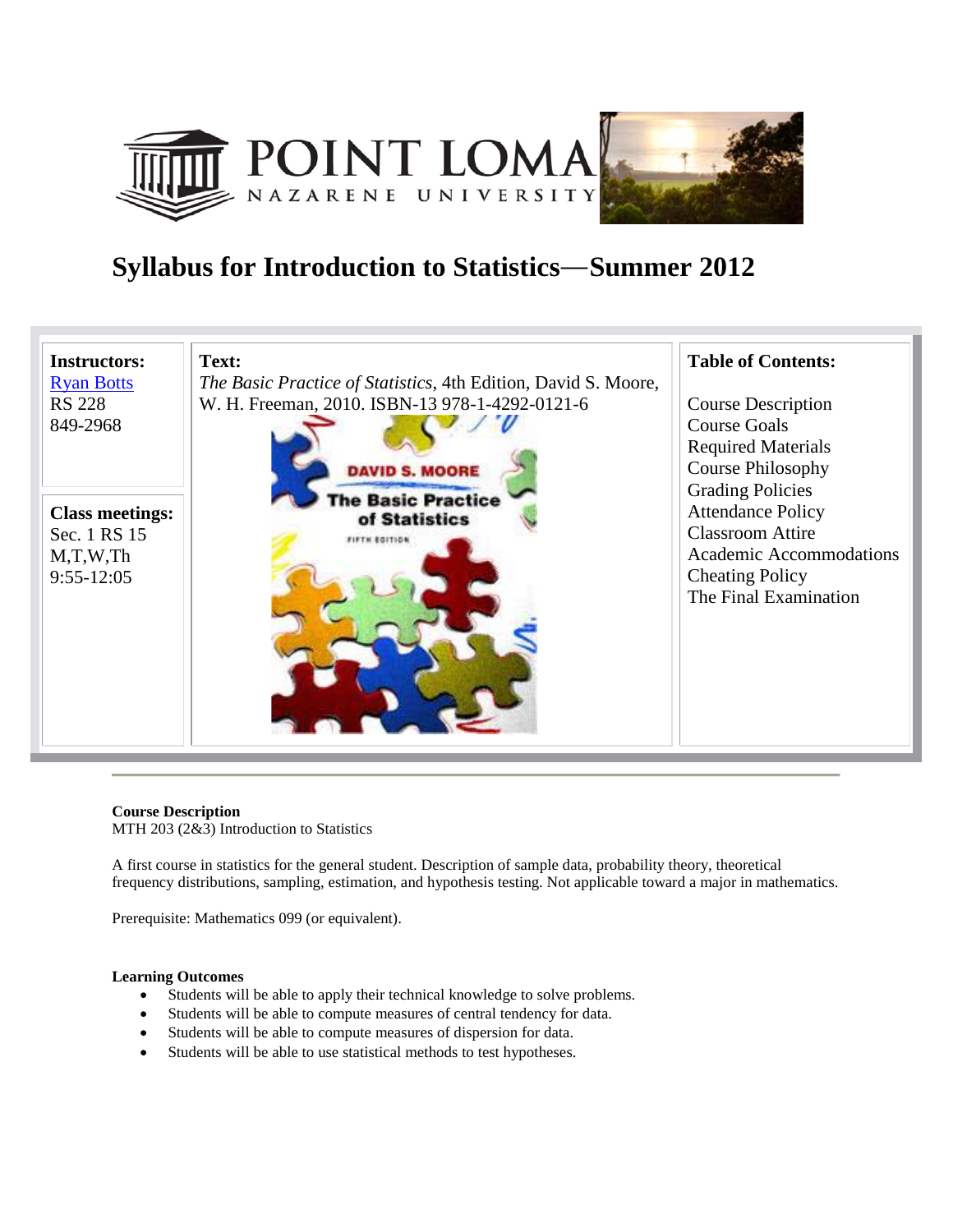# **Required Materials**

• Calculator: A cheap calculator (with at least a square root key).

# **Course Philosophy**

Mathematics is learned primarily by **doing** Mathematics–not simply listening to it; that is, the effective learning of mathematics is an active process, involving participation. Thus, the course aims to maximize student involvement, hence student achievement.

Individual concepts in mathematics are **learned** (mastered as opposed to memorized) by thinking and working through numerous examples and exercises which involve these concepts; by this process mathematical concepts become familiar, and less abstract.

The instructor is responsible for overall planning, for directing instructional activities, and for evaluation of student achievement.

You are ultimately responsible for your own achievement. For example, you are responsible for meeting all scheduled activities of the course, such as class meetings, problem assignments, exams, and the final examination; you are also responsible for regular work outside of class in preparation for class lectures and discussions.

| <b>GLAUME 1 UNLIES</b>              |               |  |  |  |
|-------------------------------------|---------------|--|--|--|
| <b>Grading Distribution</b>         | <b>Points</b> |  |  |  |
| Two Examinations at 200 points each | 400           |  |  |  |
| <b>Laboratory Test</b>              | 150           |  |  |  |
| Final Exam                          | 250           |  |  |  |
| Homework (text exercises)           | 150           |  |  |  |
| Laboratory (reports)                | 50            |  |  |  |
| Total                               | 1000          |  |  |  |

# **Grading Policies**

# **Grading scale**

Grades are based on the number of points accumulated throughout the course. Approximate minimal percentages required to obtain a given grade are:

| <b>Grading Scale in percentages</b> | A          |                     |                                                            |                    |
|-------------------------------------|------------|---------------------|------------------------------------------------------------|--------------------|
|                                     |            |                     | $ (87.5, 90)$ $ (77.5, 80)$ $ (67.5, 70)$                  |                    |
|                                     |            |                     | $[92.5, 100]$ $[82.5, 87.5]$ $[72.5, 77.5]$ $[62.5, 67.5]$ |                    |
|                                     | [90, 92.5) | $\  [ 80, 82.5) \ $ | $\parallel$ [70, 72.5)                                     | $\vert$ [60, 62.5) |

# **Grade components**.

The grade components are homework (text exercises), laboratory reports, tests (class and laboratory), and the final examination.

- Late work. A written assignment or computer assignment is late if it is not received at the beginning of class on the due date. Late work need not be accepted. Work accepted late may be assessed a penalty. Make-up tests will only be given by arrangement with the instructor for reasons of documented emergency.
- **Homework**. Homework will be assigned for each chapter, the day we complete our in class discussion of the chapter and will be due the following day. The complete list of problems is attached at the end of this document.
- **Accuracy of solutions**. Written assignments and examination questions and problems must be formulated carefully in terms of words and symbols used in the course. Credit is determined by the degree to which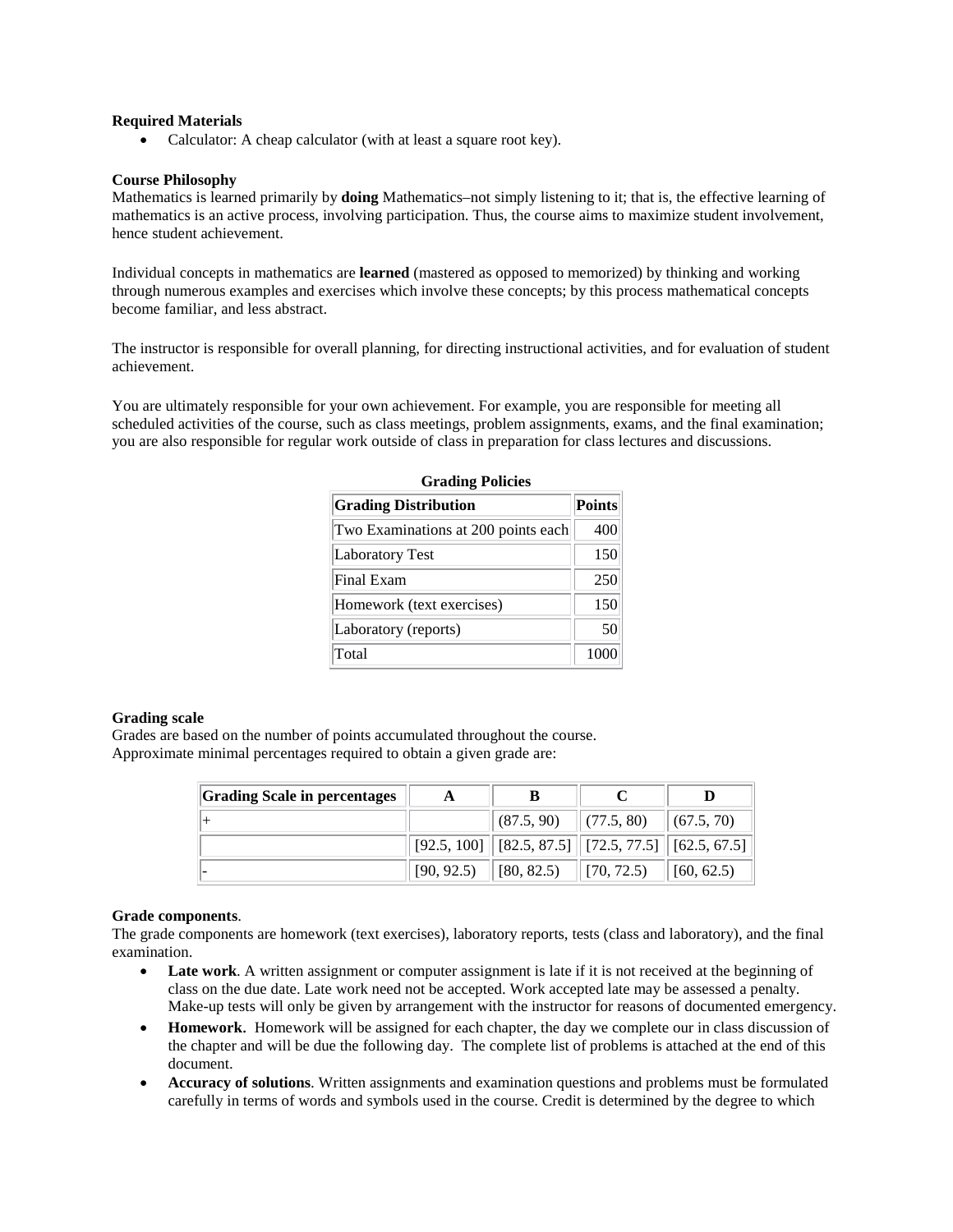answers and solutions respond to the specific question or problem stated. Maximize your credit by learning the language and symbols of the course.

- **Written Assignments**. Collected assignments must be prepared in a style suitable for grading. The following guidelines are used to determine credit:
	- o the organization must be easy to follow
	- o the work must be legible
	- o complete solutions must be written for problems (not just answers); answers must be clearly marked
	- o use complete sentences to answer questions
- **Electronic Assignments**. Assignments sent in as attachments must be prepared in a style suitable for grading. The following guidelines are used to determine credit:
	- o the organization must be easy to follow
	- o the formatting must enhance the organization
	- o complete solutions must be written for problems (not just answers); answers must be clearly indicated
	- o use complete sentences to answer questions
- **Examinations and the Final Examination**. Examinations and the Final Examination will include problems and questions over material assigned in the text, readings and handouts, as well as material presented in class.

No examination shall be missed without prior consent or a well documented emergency beyond your control. A score of zero will be assigned for an examination that is missed without prior consent or a well documented emergency beyond your control.

The examination schedule is included in the daily schedule. This instructor does not intend to accept excuses such as poor communication with parents, benefactors, surf team sponsors and/or travel agents.

#### **Attendance Policy**.

After you miss the equivalent of 10% of the classes and labs, you will be warned of impending de-enrollment. If you miss the equivalent of 20% of the classes, you may be de-enrolled or given a course grade of "F" for the semester. Tardiness may result in being marked absent.

Attendance is expected at each class section. In the event of an absence you are responsible for the material covered in class and the assignments given that day. See the Point Loma Nazarene University Catalog for a statement of the university's policy with respect to attendance:

Regular and punctual attendance at all classes in which a student is registered is considered essential to optimum academic achievement. Therefore, regular attendance and participation in each course are minimal requirements to be met. There are no allowed or excused absences except when absences are necessitated by certain university-sponsored activities and are approved in writing by the Provost. Whenever the number of accumulated absences in a class, for any cause, exceeds ten percent of the total number of class meetings, the faculty member has the option of filing a written report to the Vice Provost for Academic Administration which may result in de-enrollment, pending any resolution of the excessive absences between the faculty member and the student. … If the date of de-enrollment is past the last date to withdraw from a class, the student will be assigned a grade of W or WF (no grade). There are no refunds for courses where a de-enrollment was processed. (See the Catalog for full text)

It is the student's responsibility to maintain his/her class schedule. Should the need arise to drop this course (personal emergencies, poor performance, etc.), the student has the responsibility to follow through (provided the drop date meets the stated calendar deadline established by the university), not the instructor. Simply ceasing to attend this course or failing to follow through to arrange for a change of registration (drop/add) may easily result in a grade of F on the official transcript.

#### **Classroom Attire**

All students are expected to dress in ways that make the classroom a place where all students are comfortable and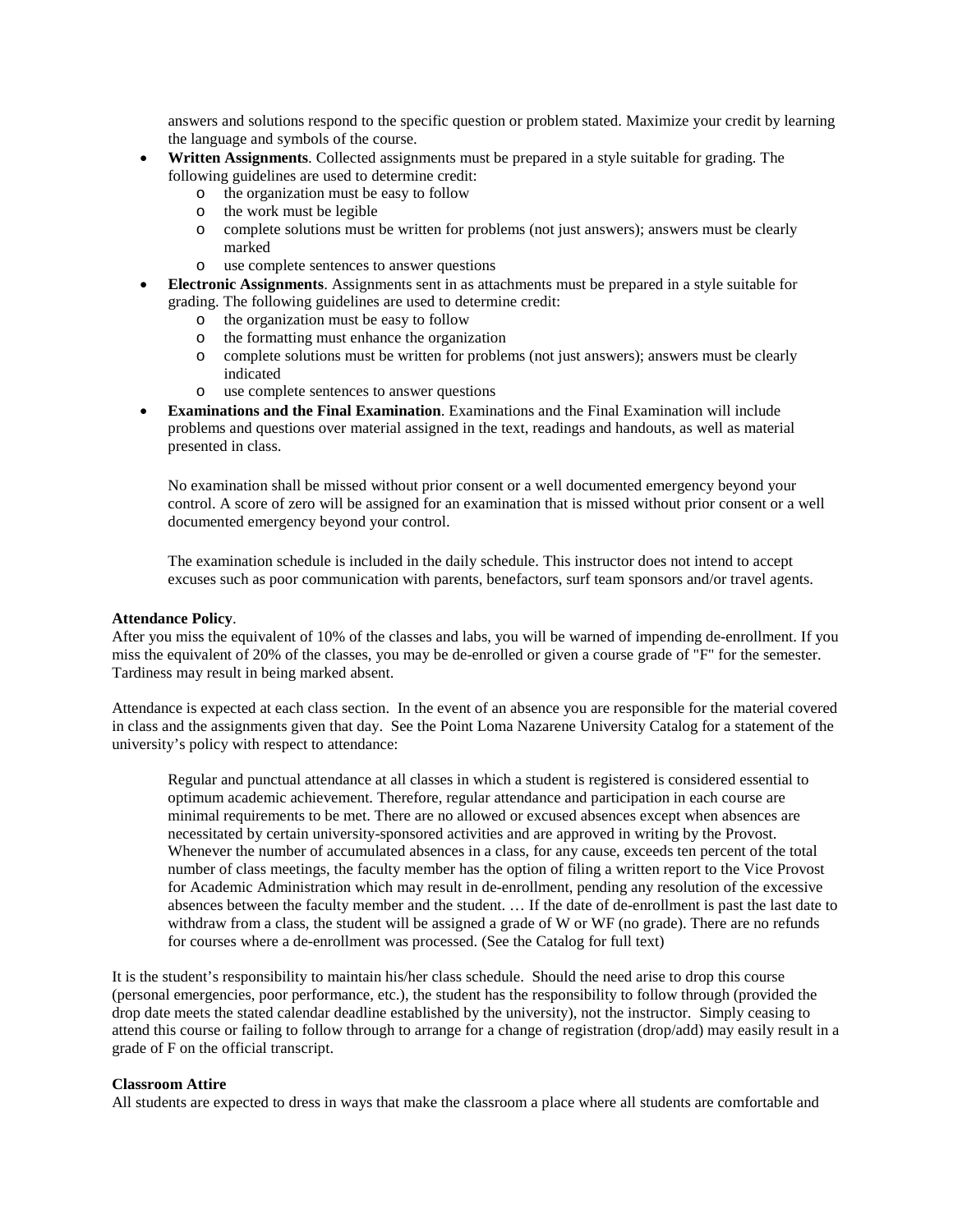can work efficiently. Distracting attire is not permitted in the classroom. For example, attire associated with the "rush" activities of fraternities and sororities simply causes too many distractions in the classroom. If you choose to "rush" one of the fraternities or sororities, please make sure the "rush" officials know that "rush" attire will not be allowed in this classroom.

## **Academic Accommodations**

While all students are expected to meet the minimum standards for completion of this course as established by the instructor, students with disabilities may require academic accommodations. At Point Loma Nazarene University, students requesting academic accommodations must file documentation during the first two weeks of the semester with the Disability Resource Center (DRC), located in the Bond Academic Center. Once the student files the documentation, the Disability Resource Center will contact the student's instructors and provide written recommendations for reasonable and appropriate accommodations to meet the individual needs of the student. This policy assists the University in its commitment to full compliance with Section 504 of the Rehabilitation Act of 1973, and the Americans with Disabilities Act of 1990 (ADA), and ADA amendments Act of 2008, all of which prohibit discrimination against students with disabilities and guarantees all qualified students equal access to and benefits of PLNU programs and activities.

#### **Cheating Policy**

Any student who is caught cheating on an exam will receive a zero on that exam and may receive a course grade of "F" for the semester.

# **The Final Exam is a Comprehensive Examination.**